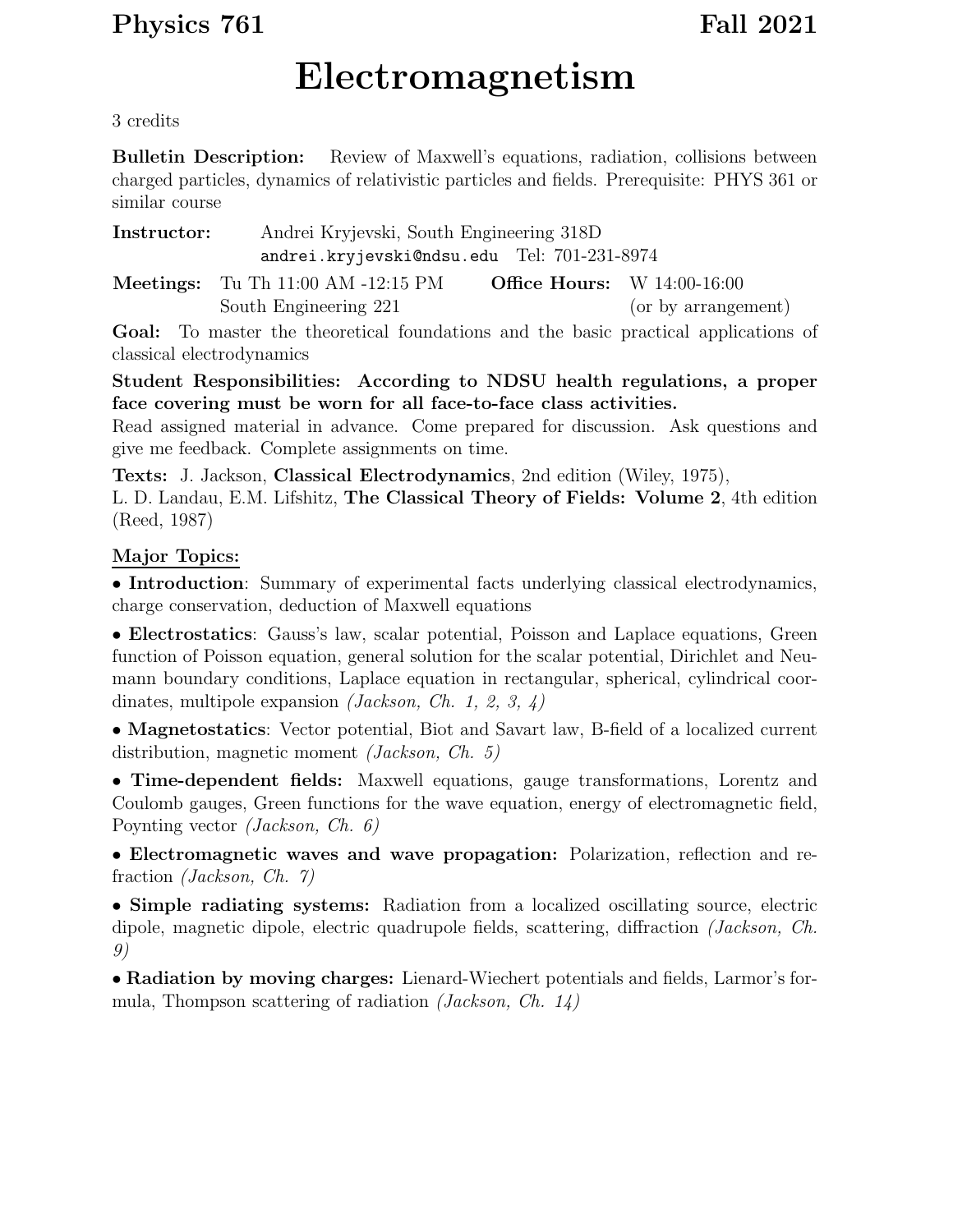Evaluation: weekly homework assignments will be posted on Blackboard (55%); midterm exam (20%), comprehensive final exam (25%)

Homework and Lateness: Group discussion of homework is strongly encouraged, but written solutions must be your own. Late work will be accepted with a 20% penalty/day until next class.

Grading: A:  $90-100\%$ , B:  $70-89.9\%$ , C:  $60-69.9\%$ , D:  $50-59.9\%$ , F: <  $50\%$ 

#### COVID-19-Related Course Requirements

• Students who are fully vaccinated may participate in all class activities as directed by CDC guidelines: https://www.cdc.gov/coronavirus/2019-ncov/vaccines/fully-vaccinated.html. These guidelines are subject to change as pandemic conditions evolve.

• Students who are NOT vaccinated are required to follow CDC guidelines, which include wearing a mask in class (covering both the mouth and nose) and maintain physical distancing. Information on the CDC's guidelines for non-fully vaccinated individuals can be found here:

https://www.cdc.gov/coronavirus/2019-ncov/prevent-getting-sick/prevention.html. Please note that these guidelines may also change as the pandemic evolves.

• Similar to other contagious infectious diseases, students should not come to class if they experience COVID-like symptoms. If a student is infected with COVID-19, or is a contact of an infected person, they should immediately inform their course instructor via an official means of communication, and isolate/quarantine at home according to CDC guidelines: https://www.cdc.gov/coronavirus/2019-ncov/if-you-are-sick/quarantine.html. Consistent with NDSU policies and procedures (including, but not limited to NDSU Policy 331.1: Course Syllabus, NDSU Policy 606: Guidelines for Student Requests for Reasonable Accommodation), faculty will offer the student a reasonable accommodation to maintain instructional continuity.

• Students that are considered at high risk of severe illness if infected with COVID-19 are encouraged to inform the course coordinator during the first week of class to request reasonable accommodations (if desired). For additional information, please see: https://www.cdc.gov/coronavirus/2019-ncov/need-extra-precautions/

#### people-with-medical-conditions.html.

• Do not come to class if you are sick. You will be allowed to view the lectures and ask any questions you have remotely.

• I will be flexible regarding deadlines for students who are experiencing illness or other challenges related to COVID-19. Please contact me as early as possible if you think you may not be able to complete an assignment or participate in the course due to illness.

• NDSU requires students to wear face coverings in classrooms. Wearing face coverings helps reduce the risk to others in case you are infected but do not have symptoms.

• You must properly wear a face covering (covering both the mouth and nose) for the entirety of the class.

• If you fail to properly wear a face covering, you will not be admitted to the classroom. However, you may choose to participate in the class remotely. The following will be used as needed: referral to Dean of Students Office or administrative removal from class.